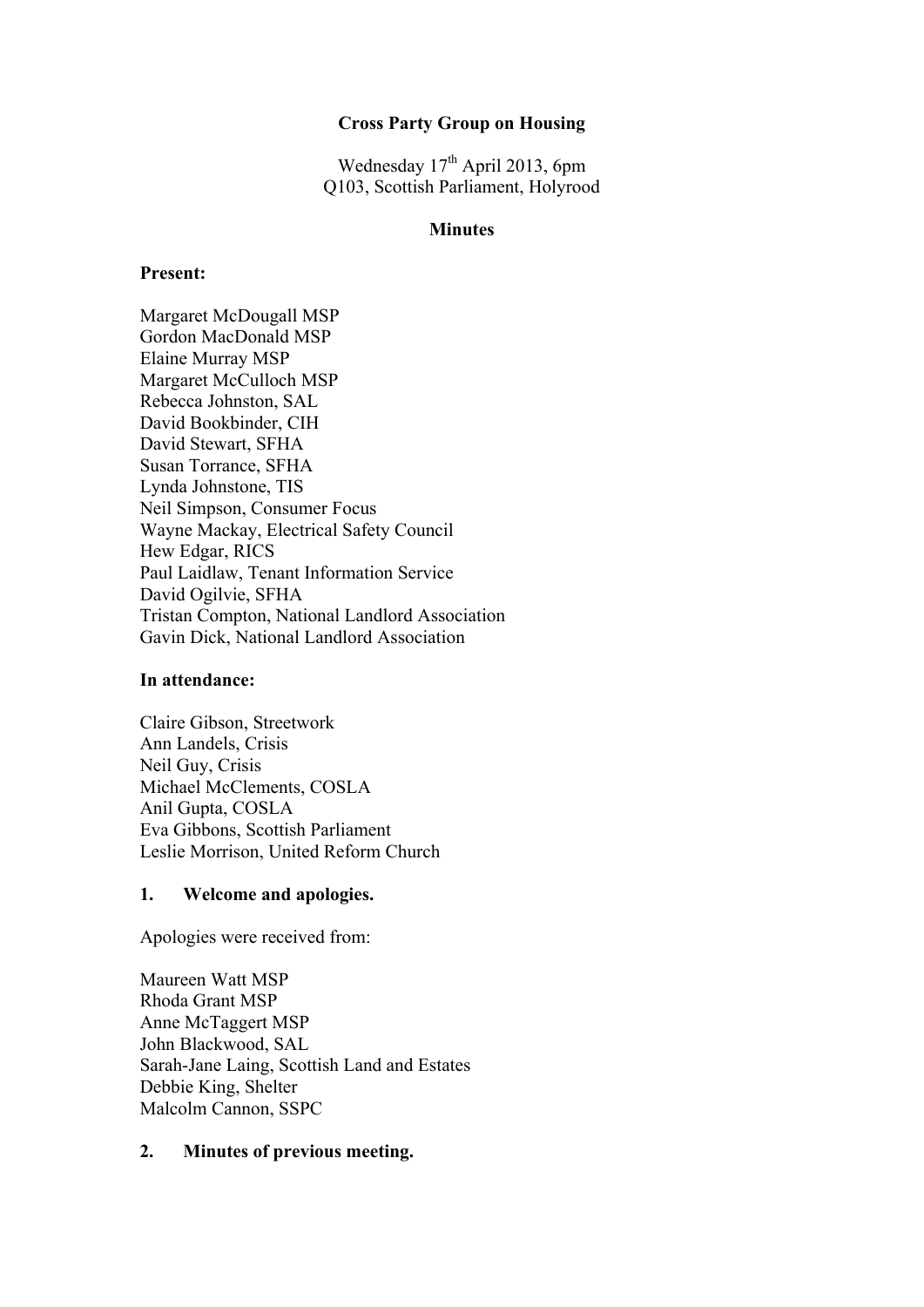Minutes were approved

### **3. Main Item: Welfare reform**

Tristan Compton, National Association of Landlords led the discussion with a presentation on how to mitigate the impact of welfare reform in Scotland

David Bookbinder, Chartered Institute of Housing, followed with a presentation on pressures such as bedroom tax, direct payments and room-rate for under-35s and ongoing work by the CIH to identify triggers that will result in direct payment.

**Michael McClements, COSLA, ended with a presentation which covered direct payments, UK Government's interest in working with local authorties in terms of face-to-face support and the impact on r**evenues, rents, rent arrears and the wider housing supply.

The presentations were followed by an open discussion amongst attendees.

**Q Margaret MacDougall MSP**: As an association are you going to set up an advisory service for tenants?

Tristan Compton, NLA – We are primarily a landlord organisation. We advise landlords to work with their tenants in the first instance which generally work out better for landlords, fewer voids. Not our remit to set up a dedicated line for tenants.

Gavin Dick, NLA – we are working with local authorities and setting up a credit union in West Midlands. One thing is to recommend matching up the rent due date with the UC received dates. Credit unions will pay the rent first, rather than money be absorbed by overdraft. Councils should invest some money in arbitrating between landlords and tenants, to negotiate lower rents. Landlords will prefer lower rent than no rent.

**Q: Paul Laidlaw, TIS** .TIS has done some work with getting information to private tenants. One aim of UC was to drive rents down. Is there any sign of this happening?

Gavin Dick, NLA: No, but they may flatline. Talk of regionalisation may put a bigger burden on rent.

Tristan Compton, NLA: Fewer landlords are entering the sector and landlords can choose their tenants.

**Q: Gordon MacDonald MSP** – what proportion of PRS tenants are in receipt of housing benefit?

Gavin Dick, NLA – 32/33%. Some landlords build their business model around LHA.

**Q: Gordon MacDonald MSP** – isn't it in private landlords' interest to reduce rent rather than evict?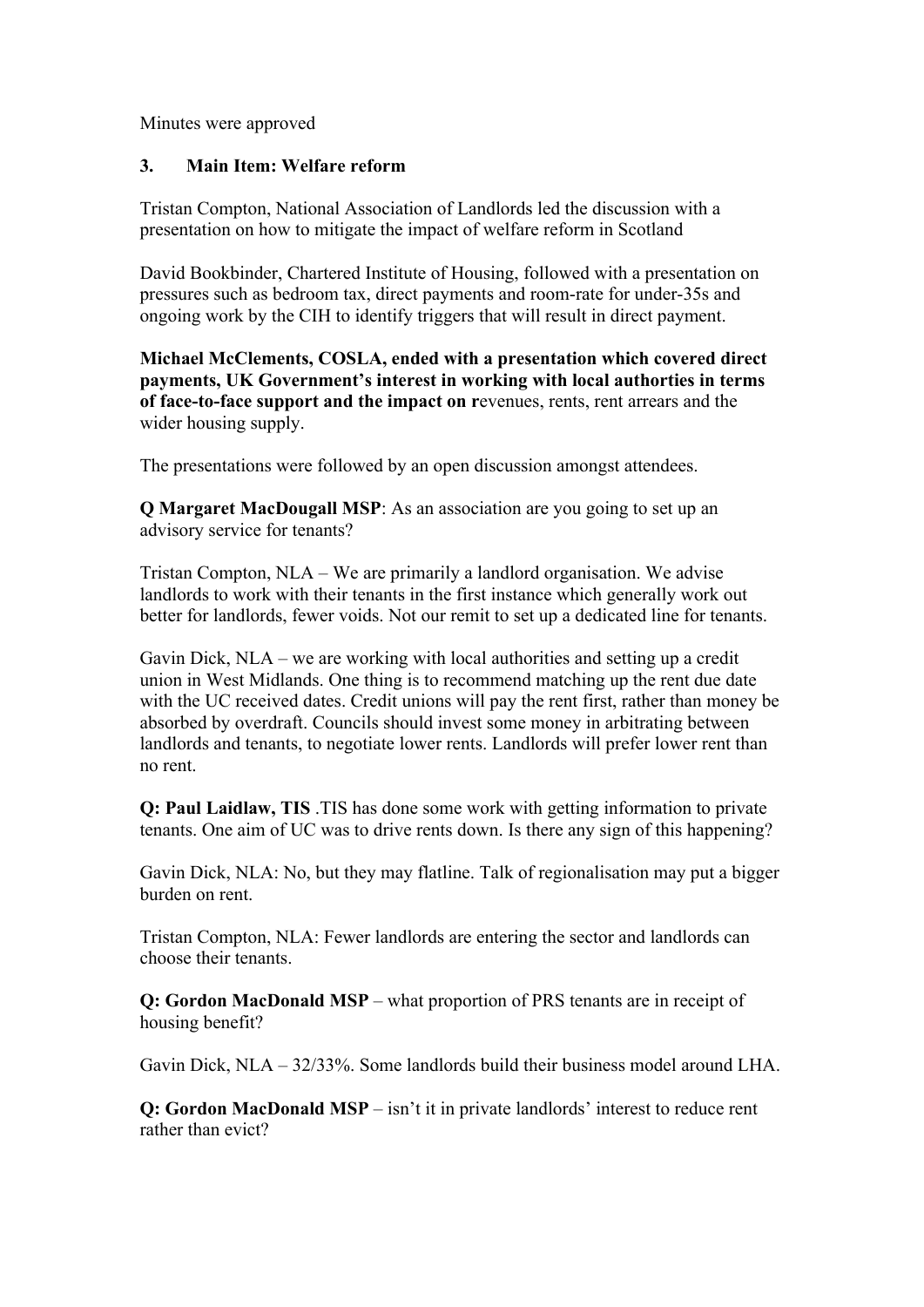Tristan Compton, NLA – more often than not the tenant will move on anyway. So number of tenancies that go to the extreme of court is low, but that may increase.

**Q: Gordon MacDonald MSP** – how much higher are private rents?

Gavin Dick, NLA – not comparing like for like and only 30% of properties are affordable to LHA tenants.

David Ogilvie offered some statistics from their briefing. Concern that tenants driven out of social sector get driven into HMOs and the quality of the tenant experience is a major concern.

Gavin Dick, NLA – no one's disputing that there is a housing shortage and cost will go up.

Gordon MacDonald MSP – profit margins are going up too.

Gavin Dick, NLA – most landlords' profit margins is less than 10%. They have maintenance, cleaning, and there is a challenge of them being able to maintain their properties with lower rents.

**Q: Elaine Murray MSP** – bedroom tax came in to the social sector in 2008 yet no concerns back them. What are the concerns with the private rented sector? Has it been easier in the private rented sector?

Gavin Dick, NLA: PRS – was easier for them to move anyway. There are longer tenancies in social sector, thought of as a tenancy for life.

Alistair Cameron, Scottish Churches Housing Action: non-dependent deductions is a very complicated system – if you have an adult living in the property, and an extra bedroom, you will be affected by deductions twice.

Tristan Compton, NLA – affects smaller portion of people. Also haven't talked about council tax.

David Oglivie, SFHA: taking in a lodger could see people as worse off, and difficult to have a no-eviction policy for bedroom tax, but not give same allowance for difficulties arising from non-dependent deductions.

Ultimate sanction of eviction has to be there otherwise it could all collapse.

SFHA statement on arrears will be circulated to members and MSPs (David Ogilvie).

Neil, Crisis – concern that HMOs is not the solution, but maybe 2 bedrooms with 2 sharers.

Michael McClements, COSLA, used to make sense that 2 bedroom flats in hard to let properties were used for homeless people, but there have been significant improvement in homelessness and it is concerning that these efforts may be undermined with these measures.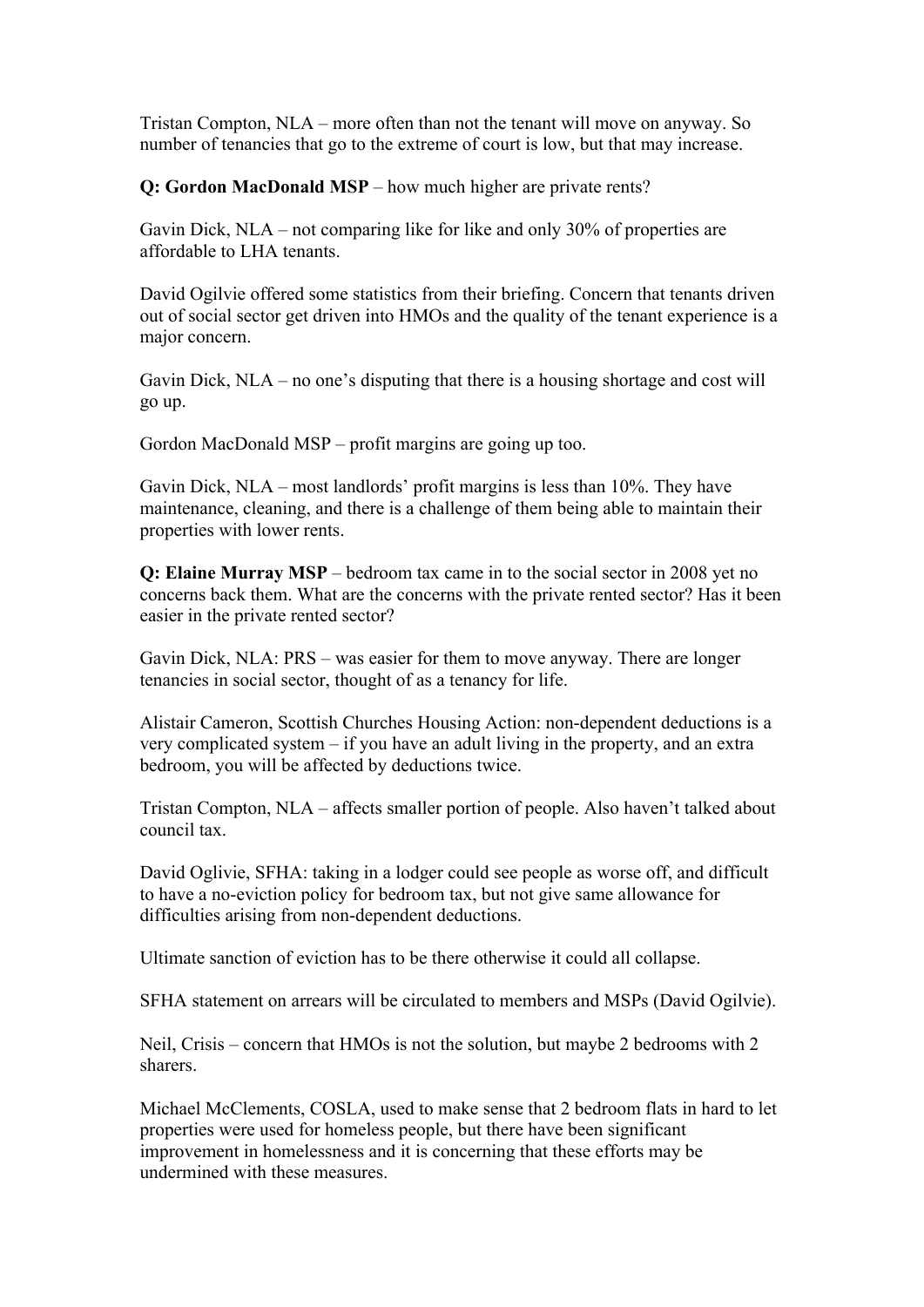Tristan Compton, NLA: Negotiating individual contracts for a 2 bedroom flat has increased overheads. It is more standard to have a joint and several agreement. Would advise that tenants present themselves as a group of tenants, they will have more success than presenting themselves as a single seeking a room in a flat.

Local authorities can provide a rent deposit guarantee scheme to work with private landlords.

Paul Laidlaw, TIS – it is about getting information out to communities who know about at-risk groups in the communities who wouldn't reply to a letter. So focusing on tenant participation and getting to communities at the grass-roots level is key. Hardship funding from the national authorities is available for local authorities and tenant groups when working together. Supplying vouchers, for example.

Would like to bring attention to The David Hume institute's "Welfare to work or a welfare system that works? "Arguing for a citizens basic income in a new Scotland" – about replacing it with a citizens income where every individual can function.

Claire, Streetwork – we have a crisis centre. Last year 1500 people through our doors. We see a bottleneck of homelessness at the moment.

**Q: Margaret MacDougall MSP** – how does this affect pensioners?

David Bookbinder: when UC is here it may hit mixed-aged claimants for couples who are new claimants.

# **6. Cross Party Group Business.**

At last meeting convener proposed moving to a lunchtime slot which had general consensus.

# **7. AOB.**

# **8. Date of next meeting and close.**

Tuesday  $4<sup>th</sup>$  June 2013 12pm-1pm, Room TG20/21 – TIS, Impact on social return and investment.

TBC September 2013 – affordable housing supply programme. (Possible attendance of the Minister in September/December - Housing Bill)

Future dates:

Thursday  $14<sup>th</sup>$  November 2013, 1pm-2.30pm - Q1.03

Thursday 13th February 2014, 1pm-2.30pm - Q1.03

Thursday  $17^{th}$  April 2014, 1pm-2.30pm - TG.20/21